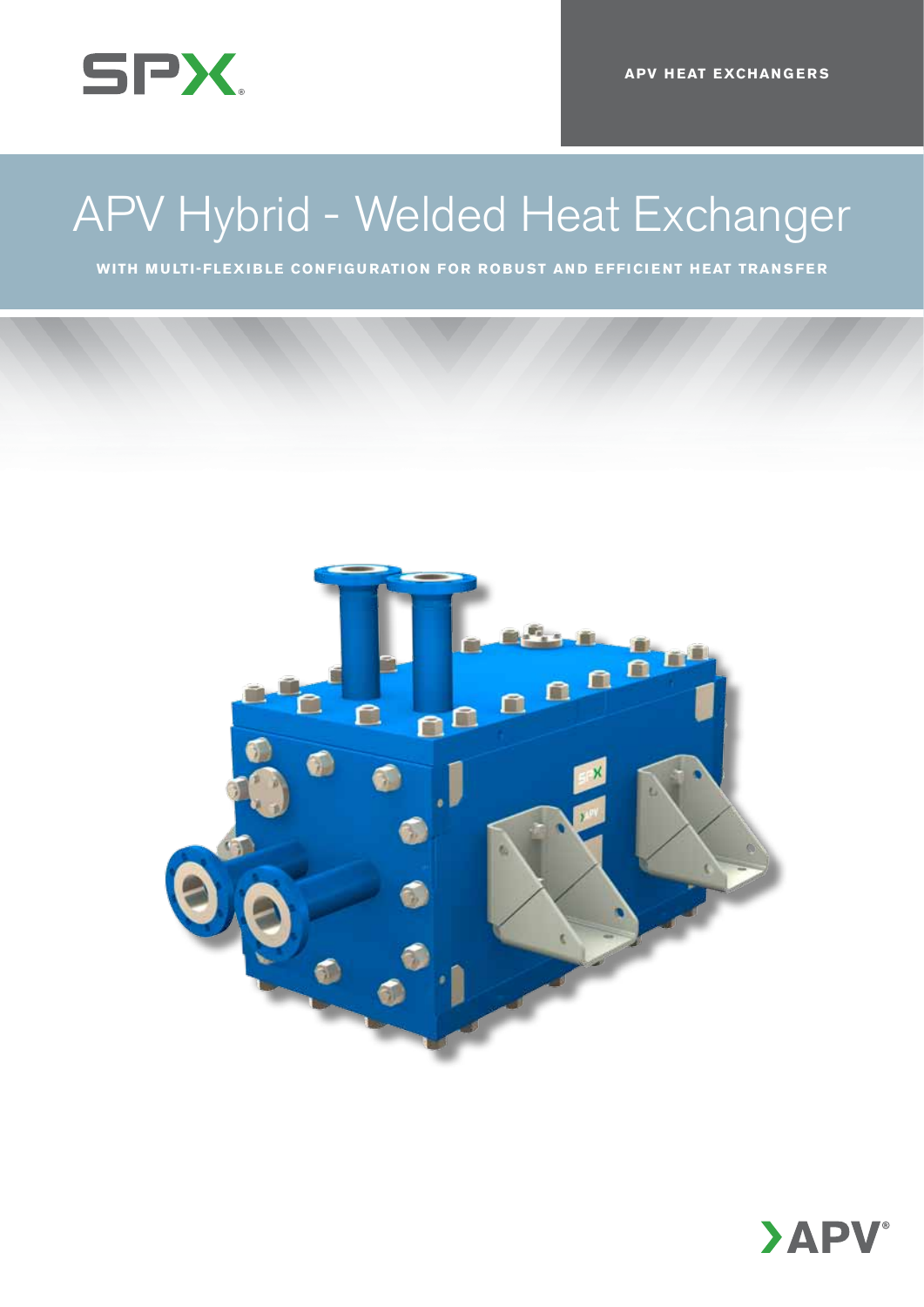### About APV

SPX provides advanced APV heat transfer solutions for cooling, heating, condensing and evaporation of process fluids - designed to solve heat transfer process challenges in a vast array of industries. They are designed to meet demanding process conditions and to optimize the utilisation of energy. APV heat transfer solutions have proven reliable and highly efficient helping customers worldwide to run their processes safely and economically.

Since APV invented the plate heat exchanger in 1923 we have been pioneering applicable technology in pressing, shaping, welding, sealing and testing steel. Dedicated and specialized SPX staff around the world is committed to design and provide efficient and durable heat transfer solutions to help customers optimize energy utilization and minimize downtime for improved profitability.

# Choosing the right Heat Exchanger can be a complex matter

### **HOW CAN ONE SINGLE HEAT EXCHANGER TECHNOLOGY cover all your key priorities?**

- In a complex decision process, neglecting key priorities may lead to low performance or even plant failure – things you would re-do if you could.
- • With more than a century of heat exchanger experience, SPX knows the needs and priorities of most industries.
- Let SPX guide you through complex choices to the right solution for your specific application and needs.

### **IF THESE ARE SOME OF YOUR PRIORITIES...**

|                                                                         | <b>WHAT COULD HAPPEN IF</b><br><b>YOU COMPROMISE HERE?</b> | <b>WHAT CAN YOU EXPECT</b><br><b>FROM SPX AND HYBRID?</b> |  |
|-------------------------------------------------------------------------|------------------------------------------------------------|-----------------------------------------------------------|--|
| Very high working<br>temperature, (including<br>temperature shocks)     | Equipment failure/<br>replacement                          | Longer production uptime                                  |  |
| Very high working<br>pressure (including<br>pressure shocks)            | Equipment failure/<br>replacement                          | Longer production uptime                                  |  |
| <b>Small footprint</b>                                                  | High conversion/engineering<br>costs                       | Cost savings, accessibility                               |  |
| High heat recovery,<br>extreme small log mean<br>temperature difference | Higher running costs                                       | Cost savings, lower CO <sub>c</sub><br>footprint          |  |
| Cleanability, manual<br>and CIP                                         | Reduced efficiency                                         | Operation at desired specifi-<br>cation after cleaning    |  |
| Resistance to corrosion                                                 | Equipment failure/<br>replacement                          | Long service life                                         |  |

#### **… Hybrid is for you!**

Based on a multi-flexible configuration platform, Hybrid is designed to operate under harsh conditions where other heat exchanger technologies can fail, have a shorter operating lifetime, or reduce operational efficiency.

What's more, easy access makes high-pressure cleaning of Hybrid plates simple, effective and fast!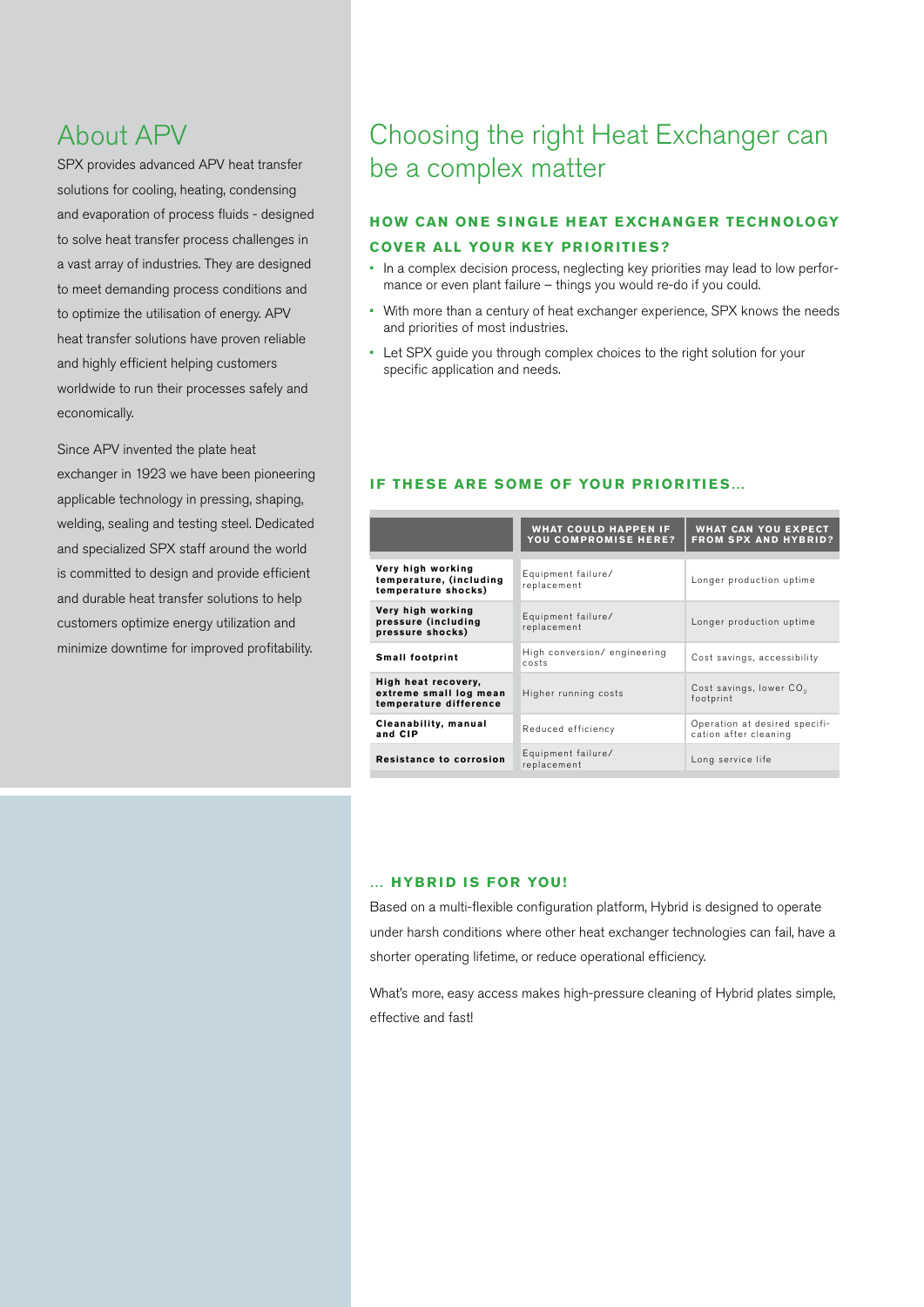# The heart of the matter

The central plate core is contained by 4 movable pressure panels, and the 2 flows are separated by the plate wall and 4 corner bars.

### **G eneral use**

- $\sqrt{350^{\circ}C(662^{\circ}F)}$
- $\vee$  Up to 40 barg design pressure (580 psig)
- $\sqrt{\phantom{a}}$  Corrosive media
- $\vee$  Gas/steam/air with low pressure drop
- 4 Pass-through of particles/solid

# Typical product applications

**Oil and Gas**

Gas sweetening Gas Dehydration Crude oil stabilizer Crude oil heater

**Chemical** Solution cooler and heater Process condenser Cryogenic chiller

**Power** Steam condenser District heating units

**Industrial** Reboiler











**3**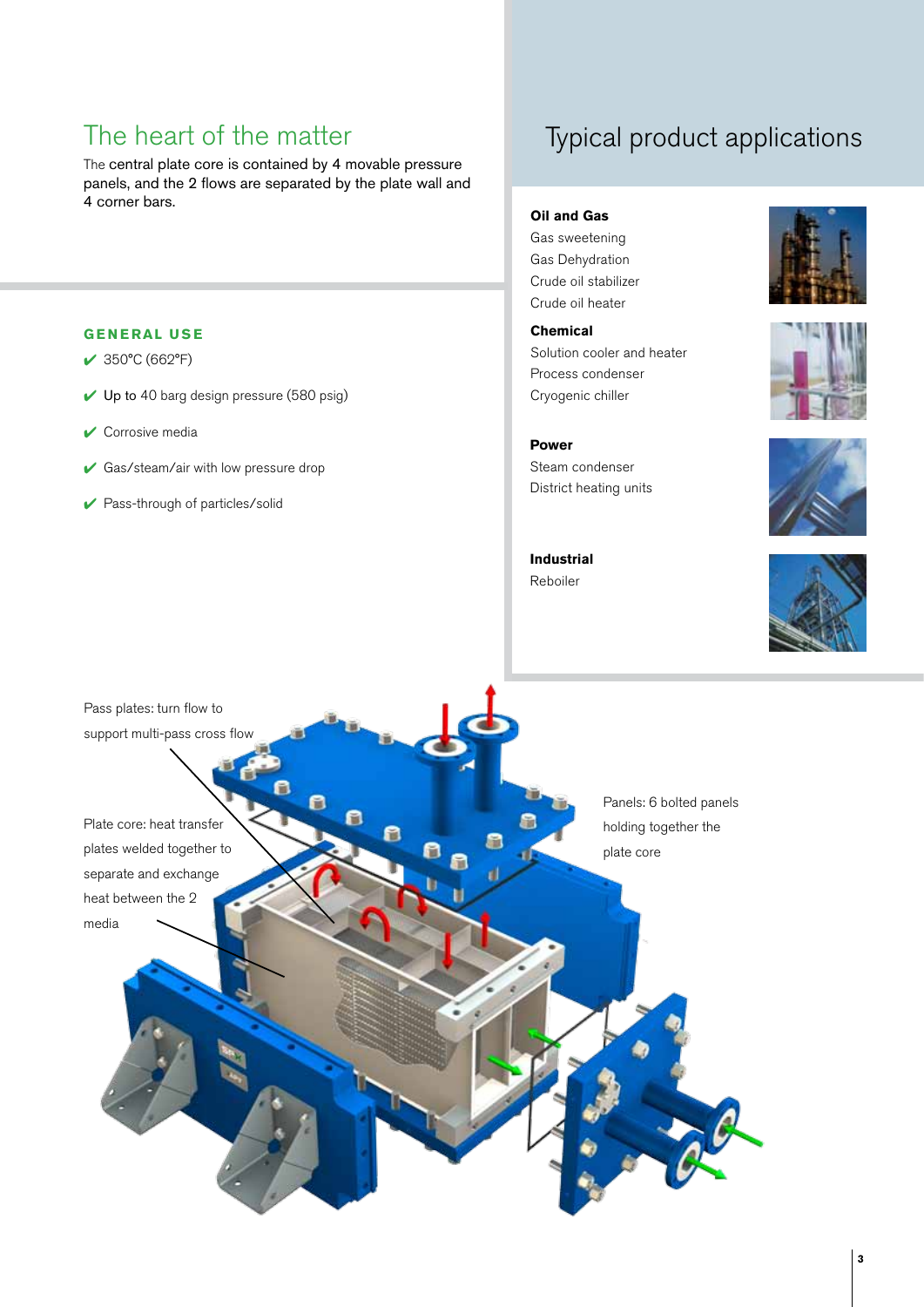### **6 basic models**



| <b>MODEL</b>     | 24            | 12            |               |               |             |               |
|------------------|---------------|---------------|---------------|---------------|-------------|---------------|
| Height mm (Inch) | 1450 (57)     | 1050(41)      | 1050(41)      | 1050(41)      | 1050(41)    | 1050(41)      |
| Length mm (Inch) | $3300 - 3575$ | $3300 - 3575$ | $2440 - 2710$ | $2010 - 2280$ | 1580 - 1850 | $1150 - 1425$ |
|                  | $(130 - 141)$ | $(130 - 141)$ | $(96 - 107)$  | $(79 - 90)$   | $(62 - 73)$ | $(45 - 56)$   |
| Width mm (Inch)  | $715 - 1075$  | $715 - 1075$  | $610 - 785$   | $610 - 785$   | $610 - 785$ | $390 - 785$   |
|                  | $(28 - 42)$   | $(28 - 42)$   | $(24 - 31)$   | $(24 - 31)$   | $(24 - 31)$ | $(15 - 31)$   |

*Note: Dimensions are approximate and may vary as per specific model configuration. The APV Hybrid can be mounted horisontal or vertical.*

# … to meet all your needs

- • We will always find the perfect solution
- Perfect adaptability for almost any application
- Full utilisation of pressure drop to maximise thermal efficiency
- • Close temperature approach of both media, down to 1°C possible (1.8°F)
- • Low pressure drop possible even at high mass flows even for gas/steam
- Perfect for condensation and evaporation (including vacuum condensation)
- • Large connection sizes possible
- • Non-symmetric flows handled, even with perfect pressure drop utilisation

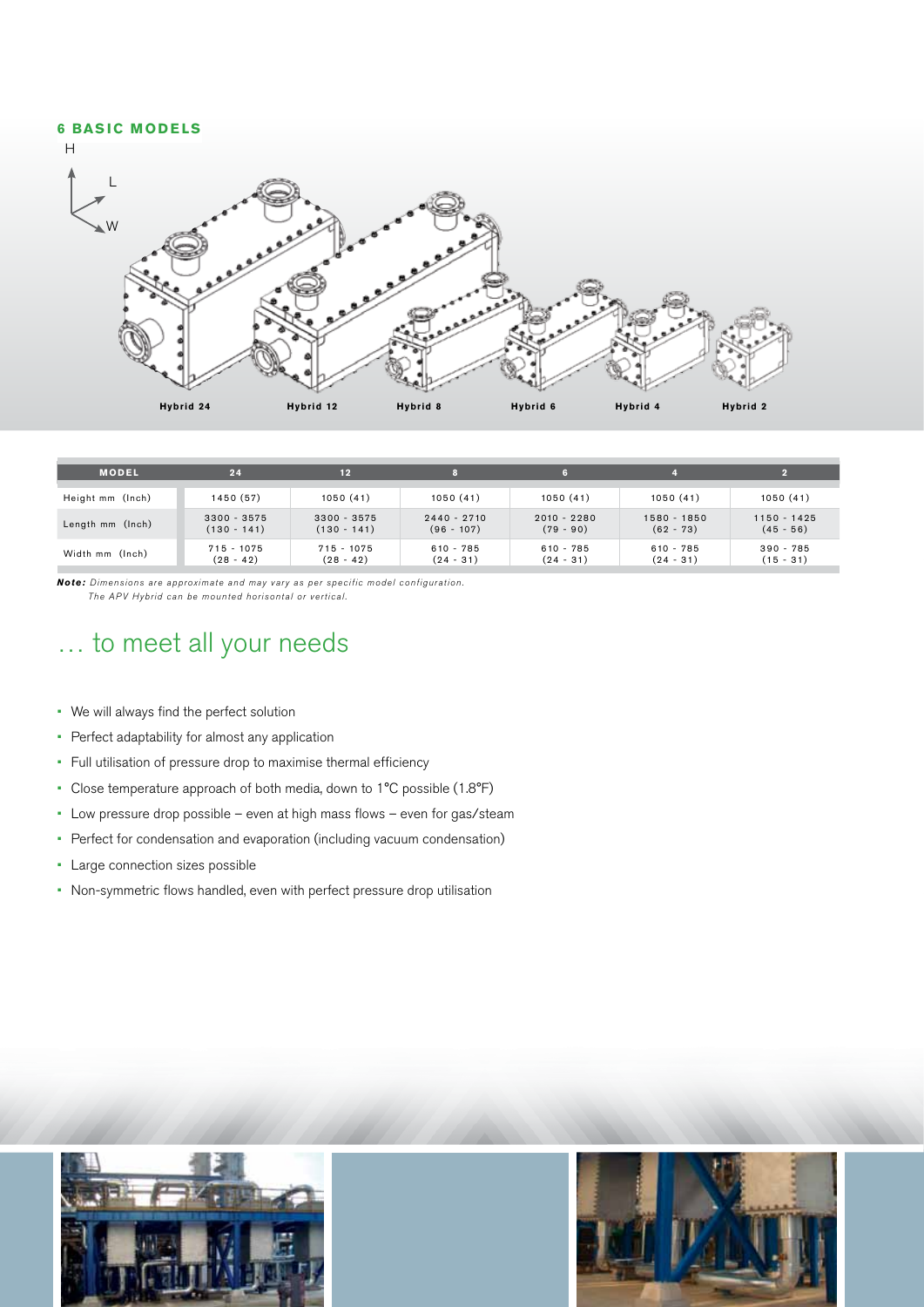## Unseen flexibility based on a range of standard variants… **Each available in various standard configurations:**

**EXAMPLE 1** 



Low number of passes on tube side in combination with single pass on corrugated side system for low NTU value applications and/or low pressure drop requirements

**EXAMPLE 2** 



Single pass on tube side in combination with multiple passes on corrugated side for multiphase applications (e.g. condensation)

**Exam ple 3**



High number of passes on tube side in combination with corrugated multiple passes for close temperature approach applications (heat recovery)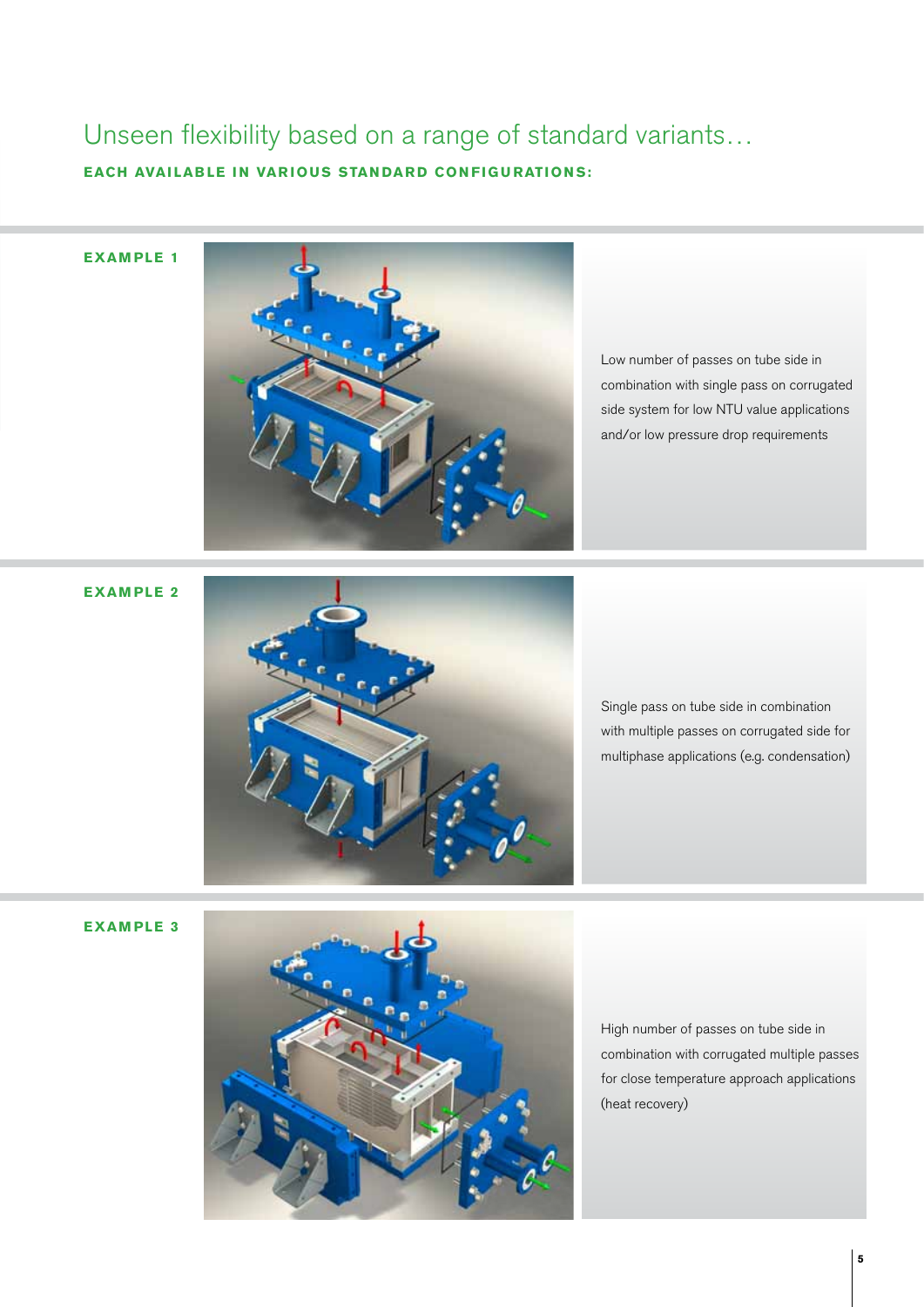# 3 plate variants – depending on your needs

### **Hybrid features 3 very different plate types!**



• All plates are cross-flow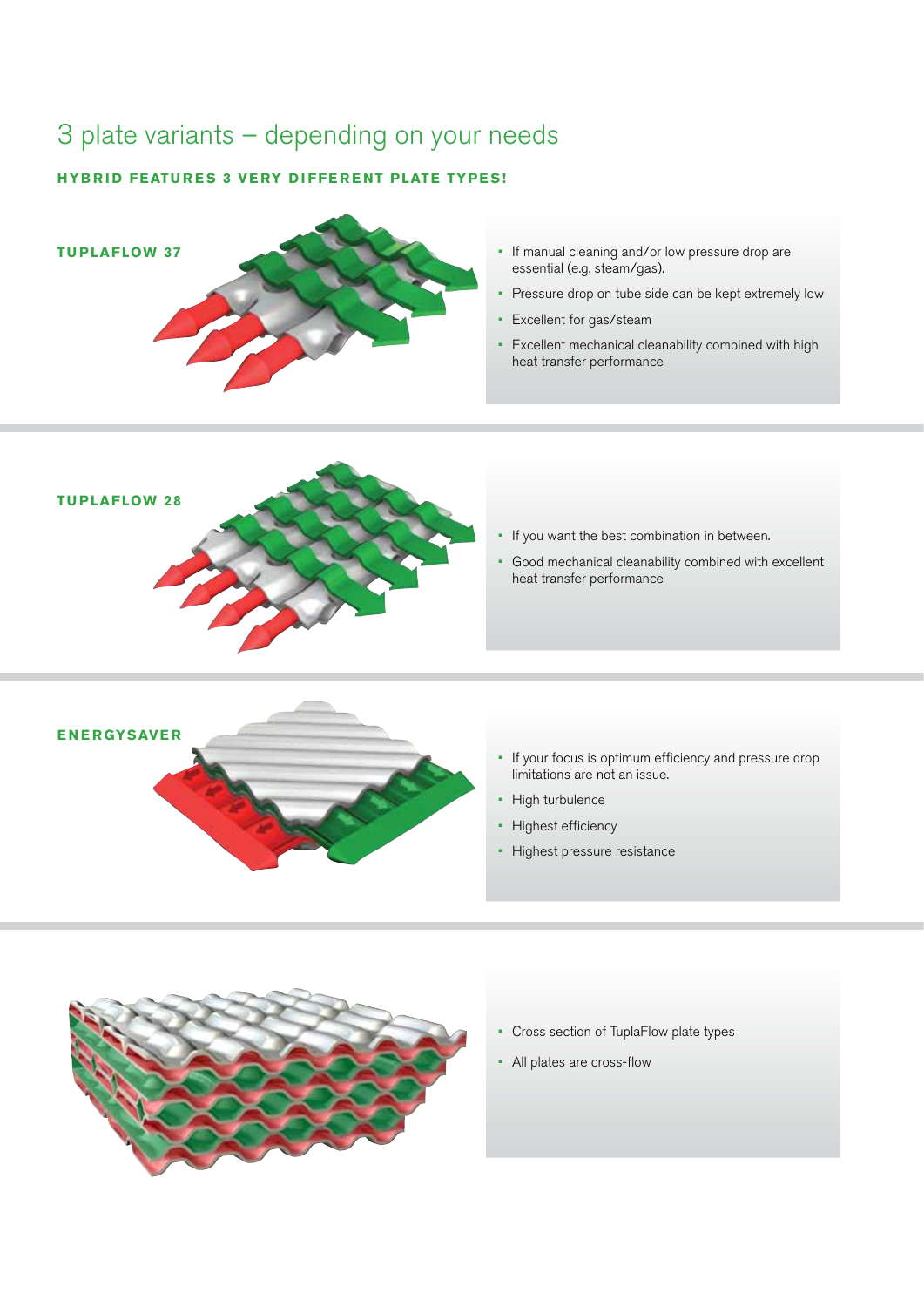# Do fouling or scaling impact your production planning?

- • Spare capacity, filter systems or CIP cleaning systems are expensive to install.
- 2 of the 3 plate options can be cleaned effectively using manual high pressure cleaning.



### **H uge flexibility based on standard variants**

| <b>MODEL</b>                              | 24                                                                                                                      | 12                       | $\mathbf{8}$                 | $6\phantom{.}6$            | $\overline{4}$           | $\overline{2}$         |  |  |
|-------------------------------------------|-------------------------------------------------------------------------------------------------------------------------|--------------------------|------------------------------|----------------------------|--------------------------|------------------------|--|--|
| Heat transfer in $m^2$ (ft <sup>2</sup> ) | $170 - 464$<br>$(1830 - 4995)$                                                                                          | 85-232<br>$(915 - 2498)$ | $45 - 103$<br>$(484 - 1109)$ | $34 - 77$<br>$(366 - 829)$ | $99 - 51$<br>$(237-549)$ | $5 - 26$<br>$(54-280)$ |  |  |
| Max. nozzle size Tube side                | <b>DN500</b><br>20"                                                                                                     | DN450<br>18"             | DN450<br>18"                 | <b>DN300</b><br>12"        | <b>DN300</b><br>12"      | DN450<br>18"           |  |  |
| Max. nozzle size<br>Corrugated side       | <b>DN500</b><br>20"                                                                                                     | <b>DN350</b><br>14"      | <b>DN350</b><br>14"          | DN350<br>14"               | <b>DN350</b><br>14"      | DN350<br>14"           |  |  |
| Material plates                           | Standard: 1.4404 (316L), 1.4547 (254 SMO)<br>On request: 1.4571 (316Ti) / 1.4301 (304) / 1.4539 (904L)                  |                          |                              |                            |                          |                        |  |  |
| Design temperature                        | According to PED 97/23 EC: -40°C to 350°C (-40°F to 662°F)<br>According to ASME VIII: -28°C to 350°C (-18.4°F to 662°F) |                          |                              |                            |                          |                        |  |  |
| Design pressure                           | Up to 40 barg (580 psig) Including full vacuum                                                                          |                          |                              |                            |                          |                        |  |  |
| Design code                               | PED 97/23 EC / EN 13445 (AD2000)<br>ASME. VIII, Div. 1                                                                  |                          |                              |                            |                          |                        |  |  |
| Flange ratings                            | Welded neck flanges<br>EN 1092-1 / ANSI B16.5                                                                           |                          |                              |                            |                          |                        |  |  |
| Nozzle loads                              | API 662 Table I<br>API 662 Table II                                                                                     |                          |                              |                            |                          |                        |  |  |

### **Customisation Options:**

- Plates in other alloys
- • Fully welded vessel construction (not openable)
- Venting options
- • Sub cooling
- Up to  $1.800$  m<sup>2</sup> (19,375 ft<sup>2</sup>) heat transfer area in one unit
- • Higher design pressures available depending on application and design requirements
- • Panel gasket material: Graphite as standard, PTFE on request